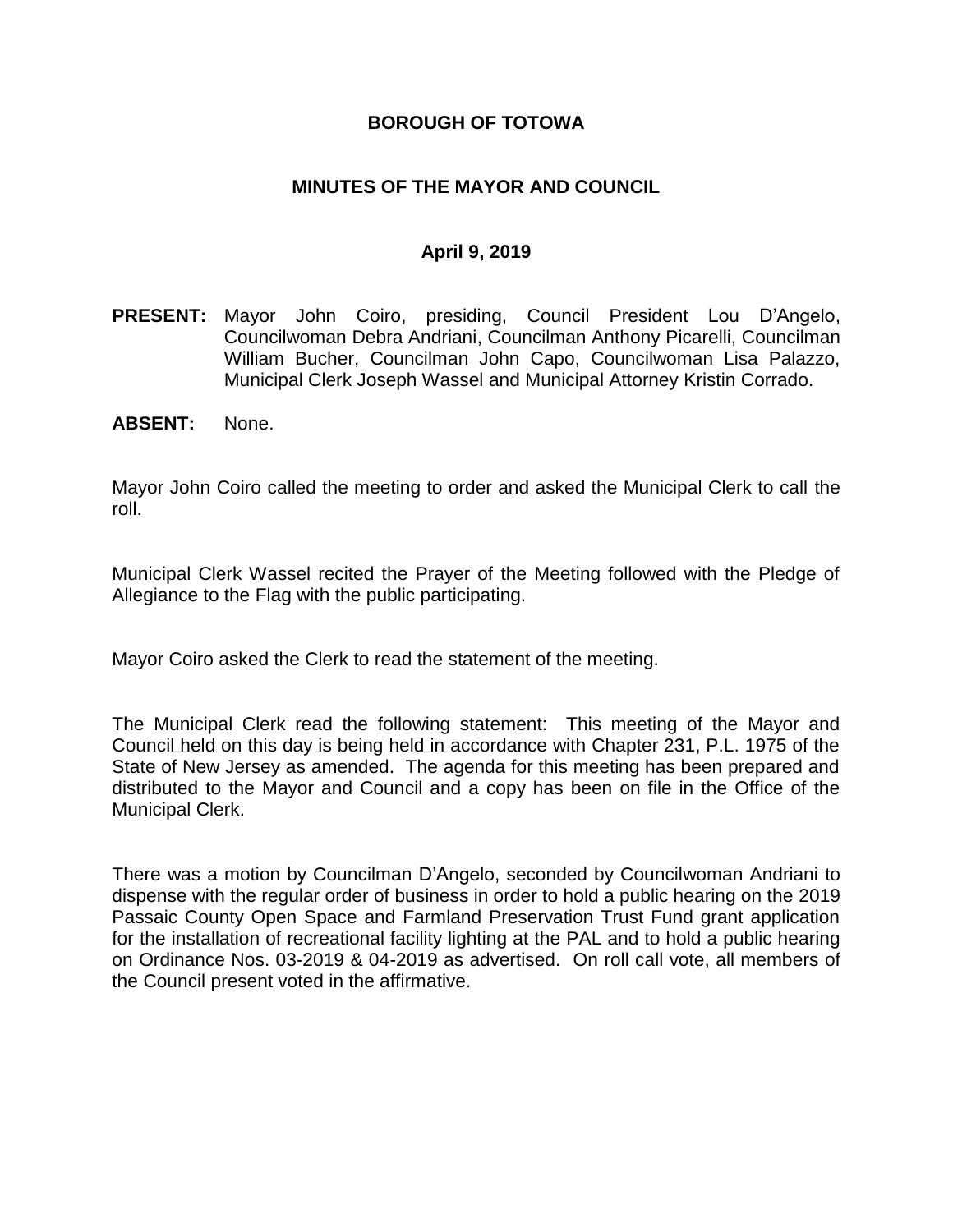Municipal Clerk Wassel announced that the 2019 Passaic County Open Space and Farmland Preservation Trust Fund grant application for the installation of recreational facility lighting at the PAL fields has been advertised for public hearing for Tuesday, April 9, 2019.

Municipal Clerk Wassel read the Open Space Public Hearing Notice.

There was a motion by Councilman D'Angelo, seconded by Councilwoman Andriani to open the public hearing. On roll call vote, all members of the Council present voted in the affirmative.

Mayor Coiro asked if any citizens wish to be heard on the 2019 Open Space grant application.

## **CITIZENS HEARD:**

Mike Mahometa, 269 Lincoln Avenue: Asked what this project entails. Mayor Coiro: Explained that we are applying for lights for the football field and the Lincoln 90 baseball field and this is the first step in the grant application process.

There was a motion by Councilman D'Angelo, seconded by Councilwoman Andriani to close the public hearing. On roll call vote, all members of the Council present voted in the affirmative.

There was a motion by Councilman D'Angelo, seconded by Councilwoman Andriani to adopt the following Resolution Authorizing A Grant Application To The Passaic County Open Space, Farmland And Historic Preservation Trust Fund For The PAL Fields Recreational Lighting Project By The Borough Of Totowa. On roll call vote, all members of the Council present voted in the affirmative.

#### RESOLUTION NO. 52-2019

RESOLUTION AUTHORIZING A GRANT APPLICATION TO THE PASSAIC COUNTY OPEN SPACE, FARMLAND AND HISTORIC PRESERVATION TRUST FUND FOR THE PAL FIELDS RECREATIONAL LIGHTING PROJECT BY THE BOROUGH OF TOTOWA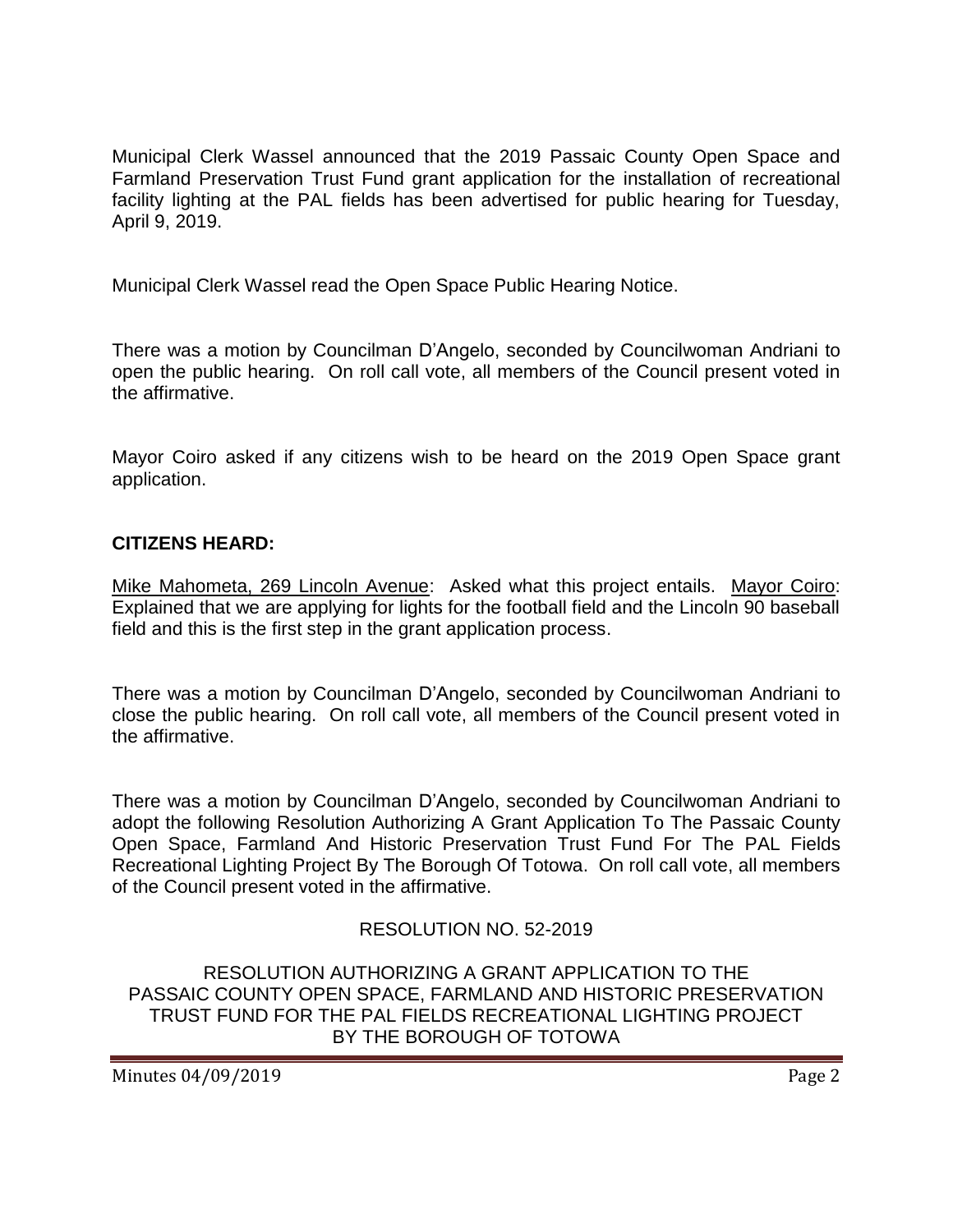WHEREAS, the Passaic County Board of Chosen Freeholders (hereafter "Board") provide grants to municipalities and qualified non-profit corporations for the assistance in acquisition, development, stewardship and historic preservation from the Passaic County Open Space, Farmland and Historic Preservation Trust Fund (hereafter "Trust Fund"); and

WHEREAS, the BOROUGH OF TOTOWA desires to further the public interest by obtaining funding in the amount of \$250,000 from the Board for the County to fund the PAL FIELDS RECREATIONAL LIGHTING PROJECT at a cost of \$484,000; and

WHEREAS, the Board shall determine if the application is complete and in conformance with the scope and intent of the Trust Fund program and the rules and regulations established pursuant to R20170349, and any subsequent Resolutions passed by the Board governing the administration of the Trust Fund.

NOW, THEREFORE, BE IT RESOLVED, BY THE GOVERNING BODY OF THE BOROUGH OF TOTOWA AS FOLLOWS:

- 1. The MAYOR OF THE BOROUGH OF TOTOWA is authorized to make application, provide all required information and documents as required, and correspond as necessary for a grant to the Passaic County Open Space, Farmland and Historic Preservation Trust Fund.
- 2. That the MAYOR OF THE BOROUGH OF TOTOWA is hereby authorized to execute a grant agreement and any amendment there with the County of Passaic for the PAL FIELDS RECREATIONAL LIGHTING PROJECT.
- 3. That, if the funds provided by the County are less than the total project cost specified above, the applicant will seek other sources of funding to complete the project or modify the scope of work for the project.
- 4. That, the applicant agrees to comply with all applicable federal, State, County, and local laws, rules, and regulations in its performance of the project.
- 5. That this Resolution shall take effect immediately.

Municipal Clerk Wassel announced that Ordinance Nos. 03-2019 & 04-2019 have been advertised for public hearing for Tuesday, April 9, 2019.

Municipal Clerk Wassel read the legal notice and the title of Ordinance No. 03-2019.

Minutes 04/09/2019 **Page 3**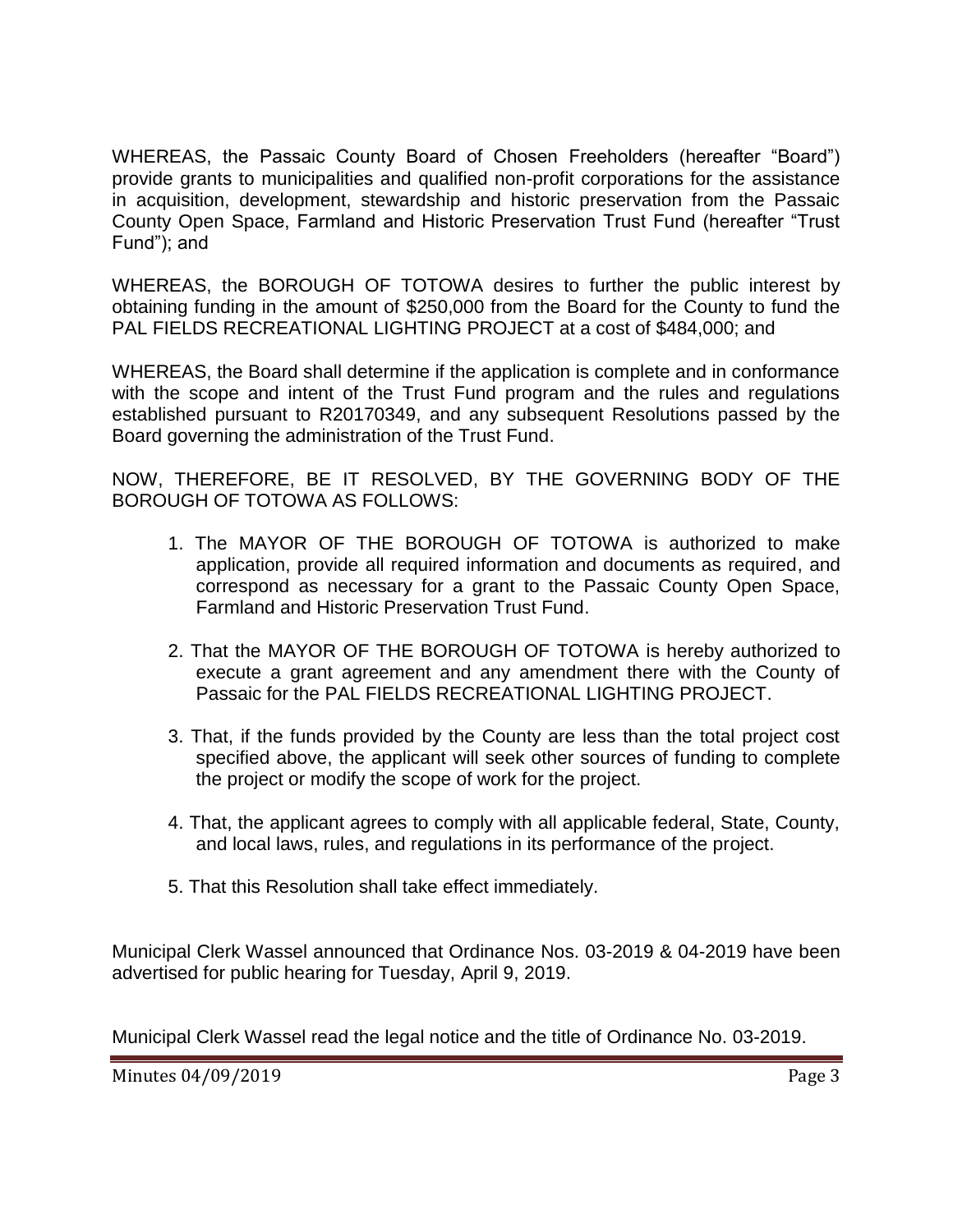There was a motion by Councilman D'Angelo, seconded by Councilwoman Andriani to open the public hearing. On roll call vote, all members of the Council present voted in the affirmative.

Mayor Coiro asked if any citizens wished to be heard on Ordinance No. 03-2019.

CITIZENS HEARD:

There were no citizens who wished to be heard.

There was a motion by Councilman D'Angelo, seconded by Councilwoman Andriani to close the public hearing. On roll call vote, all members of the Council present voted in the affirmative.

Municipal Clerk Wassel read Ordinance No. 03-2019 by title:

# **ORDINANCE NO. 03-2019**

## **AN ORDINANCE TO AMEND THE CODE OF THE BOROUGH OF TOTOWA CHAPTER 415 ENTITLED "ZONING AND LAND USE", ARTICLE IV, "FEES AND ESCROW", SECTION 12, "APPLICATION FEES"**

There was a motion by Councilman D'Angelo, seconded by Councilwoman Andriani to adopt Ordinance No. 03-2019 on second and final reading. On roll call vote, all members of the Council present voted in the affirmative.

Municipal Clerk Wassel read the legal notice and the title of Ordinance No. 04-2019.

There was a motion by Councilman D'Angelo, seconded by Councilwoman Andriani to open the public hearing. On roll call vote, all members of the Council present voted in the affirmative.

Mayor Coiro asked if any citizens wished to be heard on Ordinance No. 04-2019.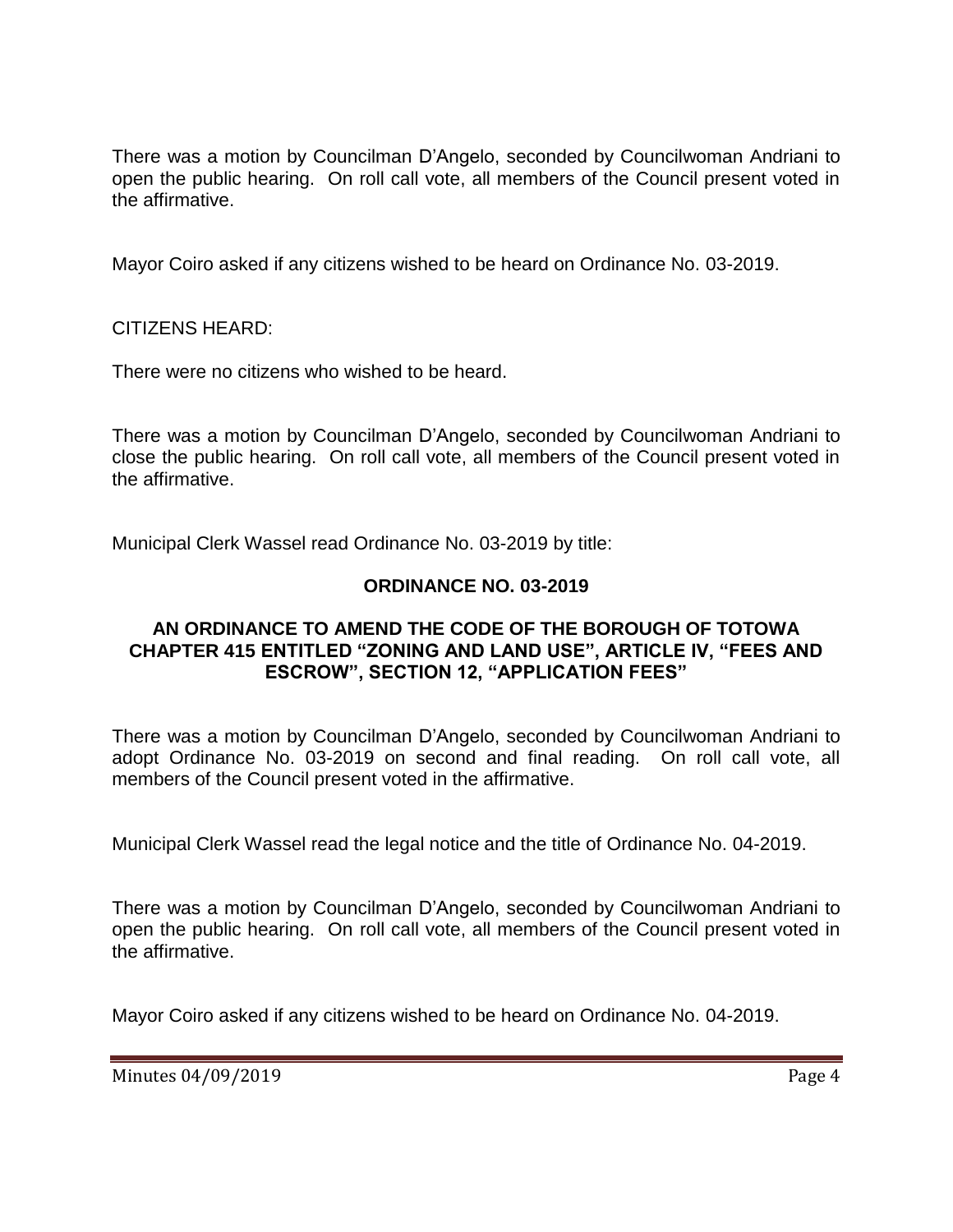CITIZENS HEARD:

There were no citizens who wished to be heard.

There was a motion by Councilman D'Angelo, seconded by Councilwoman Andriani to close the public hearing. On roll call vote, all members of the Council present voted in the affirmative.

Municipal Clerk Wassel read Ordinance No. 04-2019 by title:

# **ORDINANCE NO. 04-2019**

#### **AN ORDINANCE TO AMEND THE CODE OF THE BOROUGH OF TOTOWA CHAPTER 153 ENTITLED "CONSTRUCTION CODES, UNIFORM", ARTICLE II, "BUILDING CONSTRUCTION FEES"**

There was a motion by Councilman D'Angelo, seconded by Councilwoman Andriani to adopt Ordinance No. 04-2019 on second and final reading. On roll call vote, all members of the Council present voted in the affirmative.

There was a motion by Councilman D'Angelo, seconded by Councilwoman Andriani to revert to the regular order of business. On roll call vote, all members of the Council present voted in the affirmative.

Mayor Coiro asked if any members of the Council, the Municipal Clerk or the Municipal Attorney wished to address the Council.

Councilman D'Angelo: 1) Warned everyone about complaints he received about long distance calls coming from out of the country and said do not answer these calls because it's a scam; 2) Said that he has had coyotes in his backyard and our Animal Control Officer doesn't respond to this type of call and was told to call New Jersey Wildlife who told him to place moth balls around the property and that if they cause damage to your property they can be killed.

Councilwoman Andriani: Announced the following: 1) St. James along with our Public Health Nurse Darlene Walsh will hold their annual Blood Drive on Good Friday, April  $19<sup>th</sup>$ ; 2) The Health Department will have their annual S.M.A.C. Blood Screening on May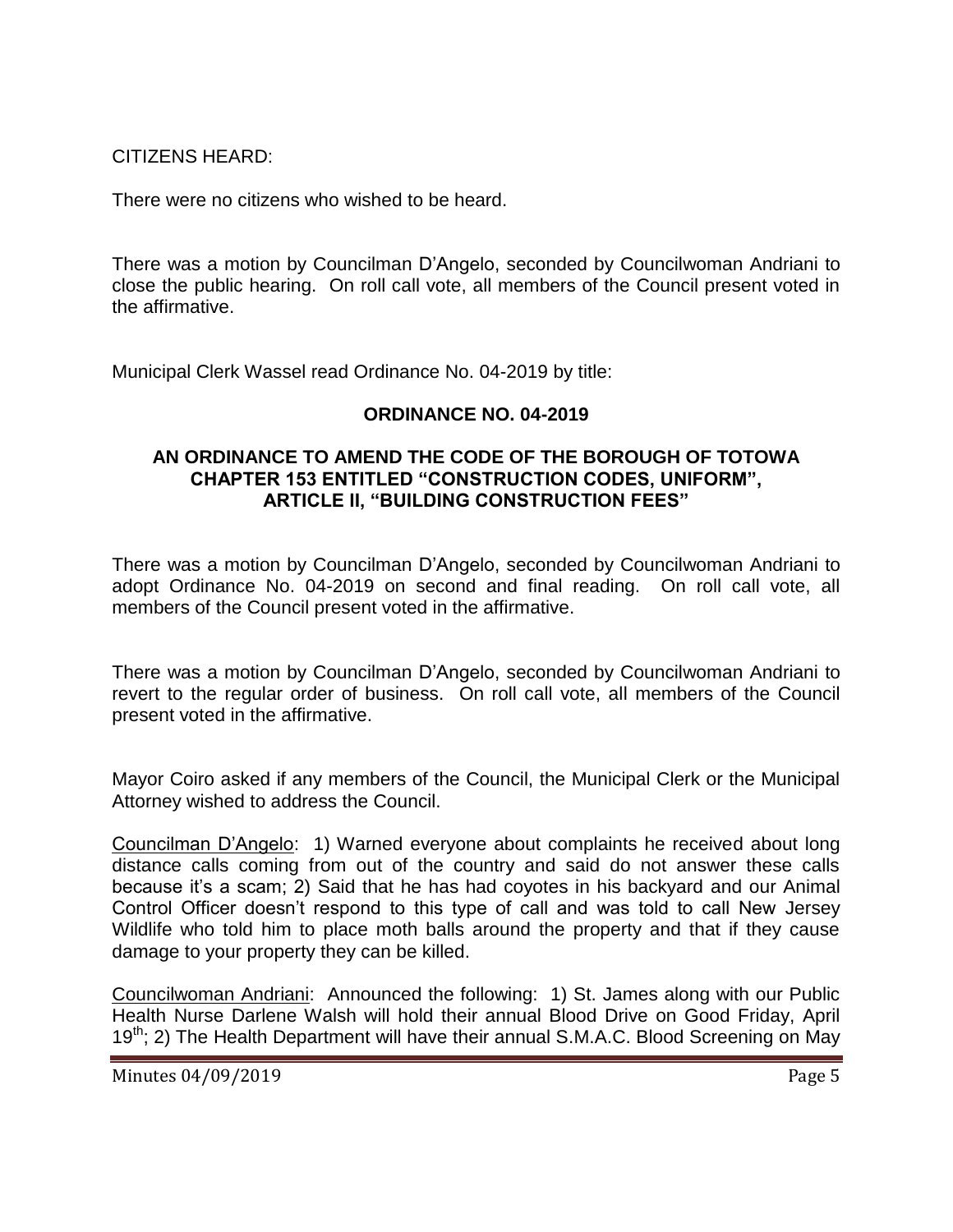1<sup>st</sup> and pre-registration is required; 3) The Annual Bunny Breakfast was held this past Saturday and the Board of Recreation did a great job. Recreation Director Mark Monteyne: Thanked the Mayor and Council for their support and said it was a good turnout.

# CITIZENS HEARD:

Mike Mahometa, 269 Lincoln Avenue: Said that on Union Boulevard down by the cemetery one of our old fashioned street lights is damaged and should be replaced. Mayor Coiro: Responded that they are PSE&G lights and we report any damage or outages to them and they make the repairs or replacement.

There was a motion by Councilman D'Angelo, seconded by Councilwoman Andriani to approve the Minutes of the Mayor and Council for the meeting of March 26, 2019. On roll call vote, all members of the Council present voted in the affirmative.

COMMITTEE ON FINANCE:

There was a motion by Councilman Picarelli, seconded by Councilman D'Angelo to approve Resolution No. 2019-09 for the payment of bills. On roll call vote, all members of the Council present voted in the affirmative.

There was a motion by Councilman Picarelli, seconded by Councilman D'Angelo to adopt the following resolution to effectuate the redemption of Tax Sale Certificate #15- 00004 for 45 Norwood Terrace, Block 122, Lot 13. On roll call vote, all members of the Council present voted in the affirmative.

# RESOLUTION

Certificate of Sale Number 15-00004 Block 122, Lot 13 Property: 45 Norwood Terrace Totowa, New Jersey Owner: Osorio Vladimir & Melissa

WHEREAS, at the Municipal Tax Sale on 10/22/15, a lien was sold on Block 122, Lot 13; and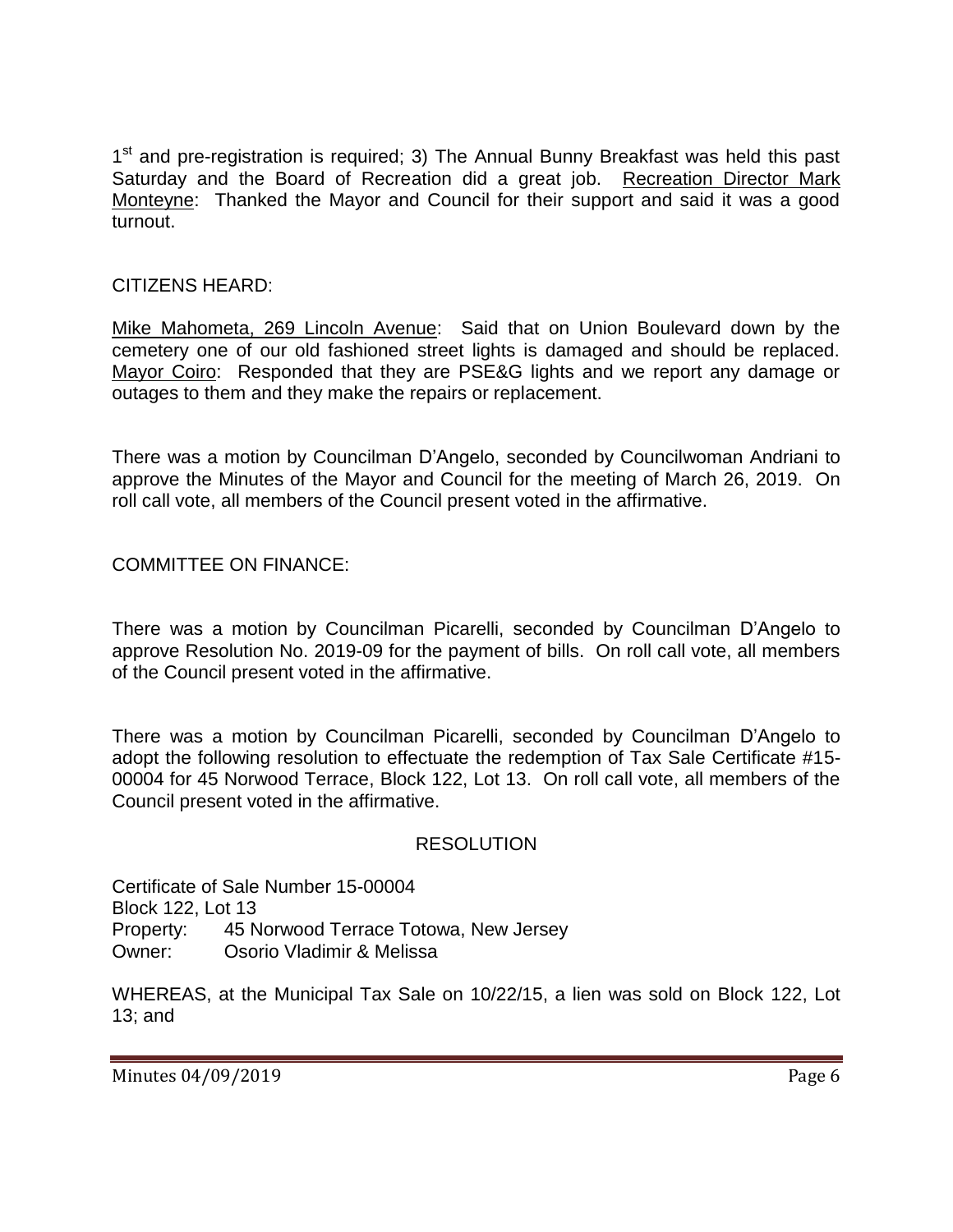WHEREAS, this lien known as Tax Sale Certificate Number 15-00004, was struck off to the Borough of Totowa for a 18% redemption fee; and

WHEREAS, Attorney Michael Nelms representing the Mortgagee, Louise Piescienski of the property, has effected redemption of Certificate Number 15-00004 in the amount of \$9,876.09 as of April 9, 2019

NOW, THEREFORE, BE IT RESOLVED, that the Mayor and Municipal Clerk of the Borough of Totowa are hereby authorized to endorse Certificate No. 15-00004 for cancellation.

There was a motion by Councilman Picarelli, seconded by Councilman D'Angelo to adopt the following Resolution Authorizing Settlement Of The 2016, 2017 And 2018 Tax Appeals Entitled PSE&G V. Borough Of Totowa. On roll call vote, all members of the Council present voted in the affirmative.

## RESOLUTION NO. 53-2019

## RESOLUTION AUTHORIZING SETTLEMENT OF THE 2016, 2017 AND 2018 TAX APPEALS ENTITLED PSE&G V. BOROUGH OF TOTOWA

WHEREAS, there have been appeals of the real property tax assessments for the stated tax years; and

WHEREAS, each Block and Lot listed therein was assessed at the amount stated therein; and

WHEREAS, the proposed Stipulation of Settlement, a copy of which is incorporated herein as if set forth at length, has been reviewed and recommended by the Borough Tax Assessor and Borough Tax Expert; and

WHEREAS, the settlement of these matters on the attached list are in the best interest of the Borough of Totowa.

NOW, THEREFORE, BE IT RESOLVED, by the Mayor and Council of the Borough of Totowa, New Jersey, as follows:

1. The Borough's Tax Appeal Attorney, Raymond B. Reddin, Esq. is authorized to execute the Stipulation of Settlement on behalf of the Borough of Totowa with respect to the tax appeals on the attached list which are currently pending in the Tax Court of New Jersey.

Minutes 04/09/2019 **Page 7**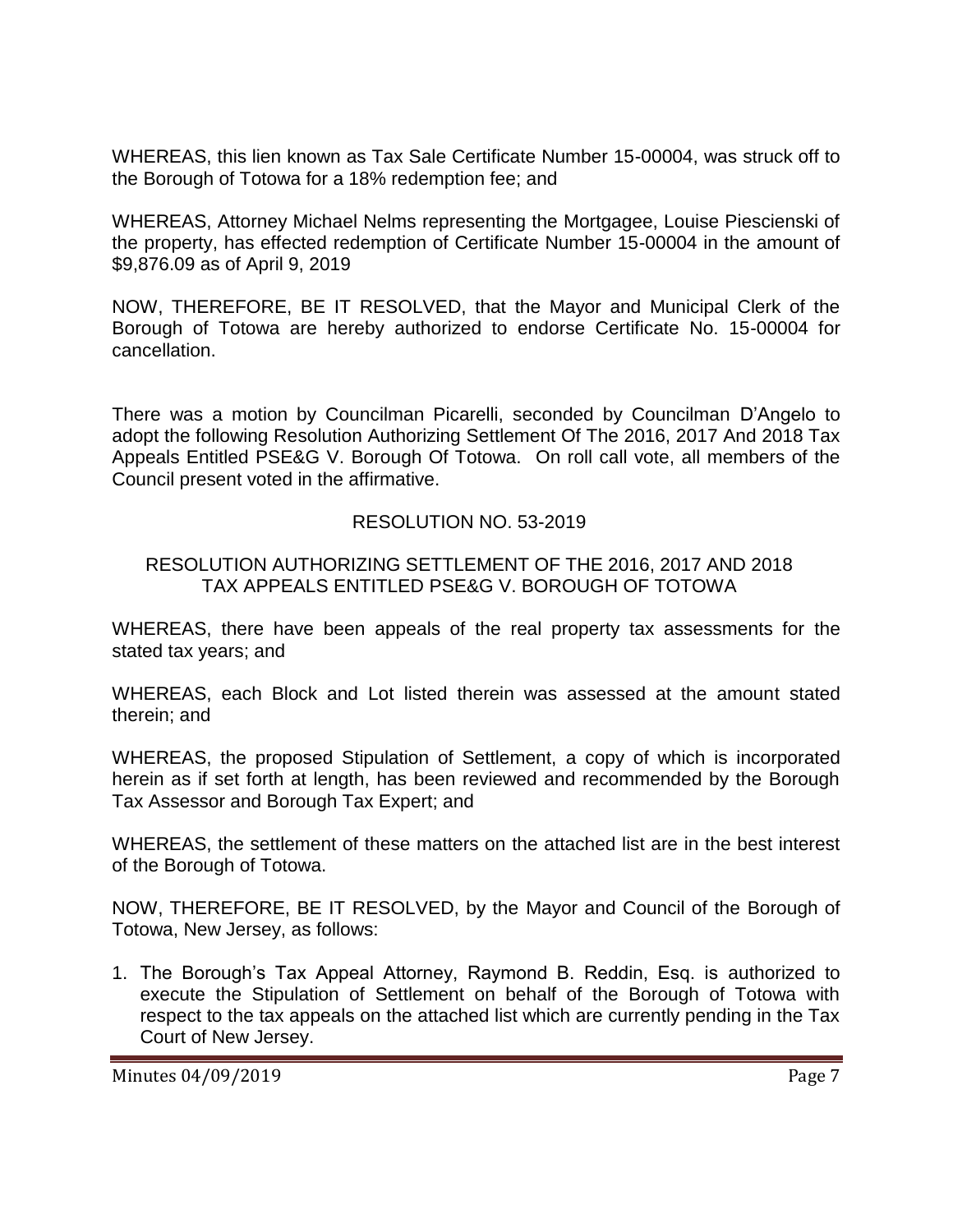2. All municipal officials are hereby authorized to take whatever action may be necessary to implement the terms of this Resolution and authorizes the Special Tax Counsel to enter into the Stipulation of Settlement as provided by Taxpayer.

There was a motion by Councilman Picarelli, seconded by Councilman D'Angelo to adopt the following Resolution Authorizing Emergency Temporary Appropriation. On roll call vote, all members of the Council present voted in the affirmative.

# RESOLUTION NO. 54-2019

# RESOLUTION AUTHORIZING EMERGENCY TEMPORARY APPROPRIATION

WHEREAS, an emergent condition has arisen with respect to current fund appropriations; and

WHEREAS, no adequate provision has been made in the 2019 temporary budget for the aforesaid purpose, and N.J.S.A. 40A:4-20 provides for the creation of an emergency temporary appropriation for the purpose above mentioned; and

WHEREAS, the total emergency temporary resolutions adopted in the year 2019 pursuant to the provisions of Chapter 96, P.L. 1951 (N.J.S.A. 40A:4-20) including this resolution total \$1,130,000.

NOW, THEREFORE, BE IT RESOLVED, by the Governing Body of the Borough of Totowa (not less than two-thirds of all members affirmatively concurring) that in accordance with the provisions of N.J.S.A. 40A:4-20 that emergency temporary appropriations be made and that said emergency temporary appropriations shall be provided for in full in the 2019 municipal budget so adopted:

CAPITAL IMPROVEMENTS – EXCLUDED FROM "CAPS" Acquisition of Property **\$725,000** 

There was a motion by Councilman Picarelli, seconded by Councilman D'Angelo to adopt the following Resolution To Introduce The 2019 Municipal Budget. On roll call vote, all members of the Council present voted in the affirmative.

# RESOLUTION NO. 55-2019

# RESOLUTION TO INTRODUCE THE 2019 MUNICIPAL BUDGET

Minutes 04/09/2019 **Page 8**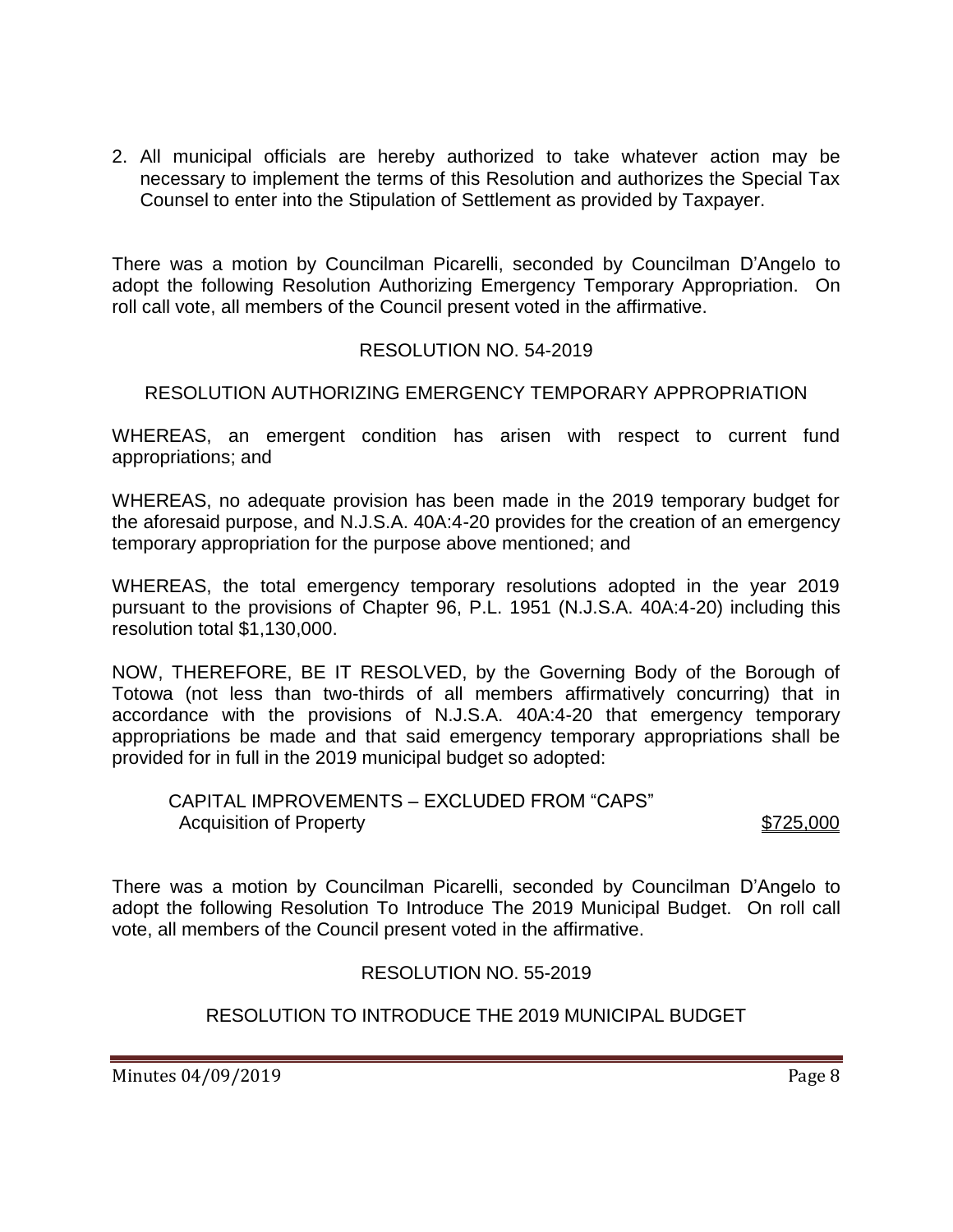BE IT RESOLVED, that the following statements of revenues and appropriations attached hereto constitute the local Budget of the Borough of Totowa, Passaic County, New Jersey for the year 2019.

BE IT FURTHER RESOLVED, that the said Budget be published in The North Jersey Herald and News in the issue of May 3, 2019, and that a hearing on the Budget will be held at the Municipal Building on May 14, 2019 at 8:00 P.M. or as soon thereafter as the matter may be reached.

There was a motion by Councilman Picarelli, seconded by Councilman D'Angelo to approve payment of the  $2^{nd}$  Quarter 2019 Budget Allotment to the Borough of Totowa Public Library in the amount of \$177,366. On roll call vote, all members of the Council present voted in the affirmative.

COMMITTEE ON PUBLIC SAFETY:

There was a motion by Councilman D'Angelo, seconded by Councilman Capo to approve a grade increase for Patrol Officer Meagan Akins from Grade 6 Patrol Officer to Grade 5 Patrol Officer. On roll call vote, all members of the Council present voted in the affirmative.

There was a motion by Councilman D'Angelo, seconded by Councilman Capo to approve a grade increase for Patrol Officer Nicholas Macaluso from Grade 8 Patrol Officer to Grade 7 Patrol Officer. On roll call vote, all members of the Council present voted in the affirmative.

COMMITTEE ON PUBLIC WORKS:

A letter was received from the New Jersey Department of Transportation advising that the Borough has been selected to receive funding from their FY 2019 Municipal Aid Program for Peterson Road, Washington Place and Young Avenue in the amount of \$334,000. There was a motion by Councilman Bucher, seconded by Councilwoman Palazzo to accept the funds. On roll call vote, all members of the Council present voted in the affirmative.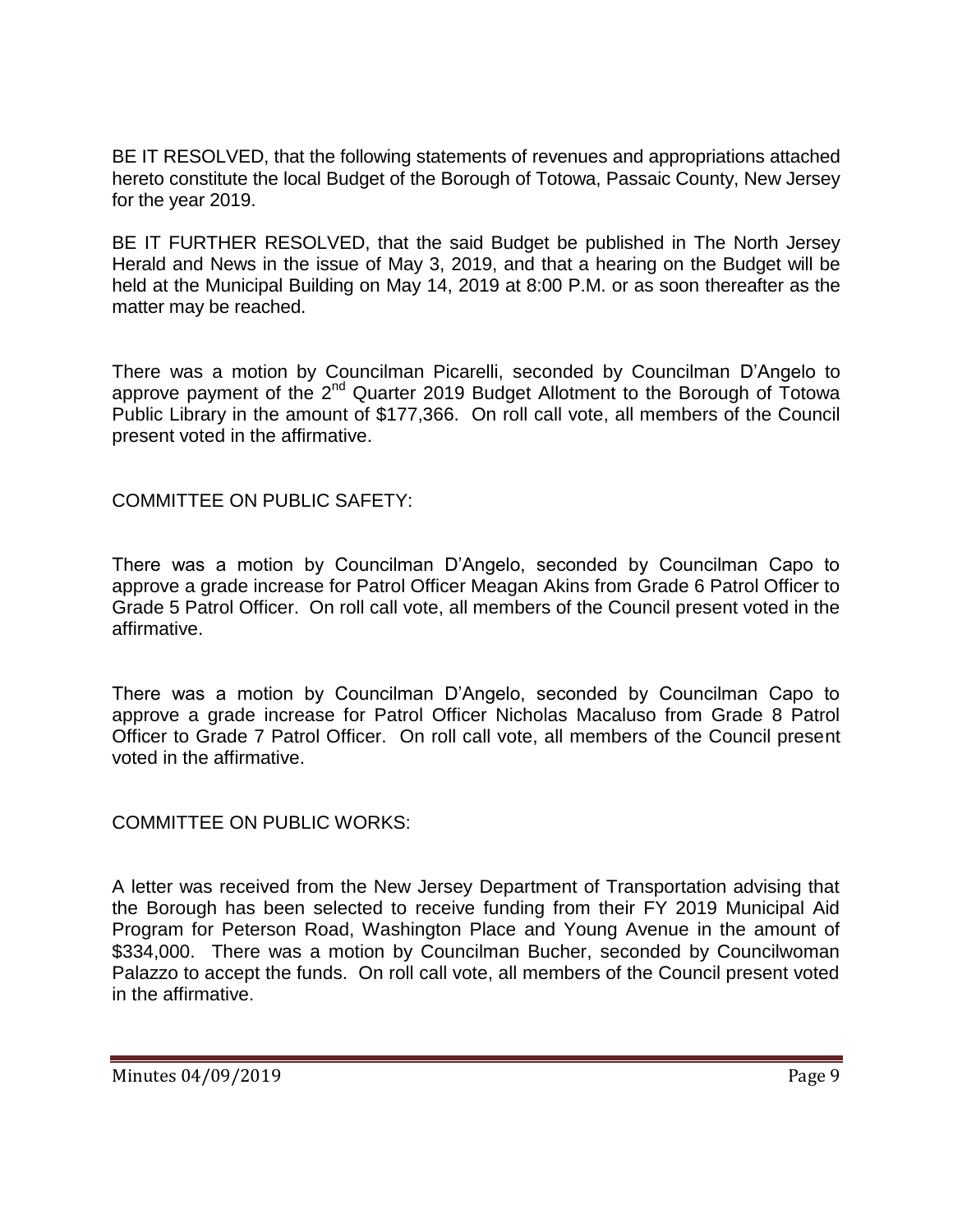# COMMITTEE ON ENGINEERING & PUBLIC PROPERTY:

There was a motion by Councilman Capo, seconded by Councilwoman Andriani to adopt the following Resolution Authorizing The Borough Of Totowa To Enter Into A Real Estate Sales Contract For The Purchase Of 311 Totowa Road. On roll call vote, all members of the Council present voted in the affirmative.

# RESOLUTION NO. 56-2019

## RESOLUTION AUTHORIZING THE BOROUGH OF TOTOWA TO ENTER INTO A REAL ESTATE SALES CONTRACT FOR THE PURCHASE OF 311 TOTOWA ROAD

WHEREAS, New Jersey Community Capital Nys Crf REO Subsidiary, LLC ("New Jersey Community Capital"), 108 Church Street, 3<sup>rd</sup> Floor, New Brunswick, New Jersey 08901 is the owner of property located at 311 Totowa Road in the Borough of Totowa and identified as Block 117, Lot 58 on the official tax map of the Borough of Totowa; and

WHEREAS, this property is located near the Borough of Totowa's Memorial School and is currently listed for sale; and

WHEREAS, the Mayor and Council of the Borough desire to acquire this property in order to provide municipal parking for the residents of the Borough of Totowa; and

WHEREAS, the Borough of Totowa has made an offer in the amount of \$315,000.00 to purchase the property and this offer has been accepted by New Jersey Community Capital; and

WHEREAS, the Mayor and Council desire to memorialize the terms and conditions of the purchase of 311 Totowa Road in a Real Estate Sales Contract; and

WHEREAS, the Mayor and Council of the Borough of Totowa further desire to authorize the purchase of this property.

NOW, THEREFORE, BE IT RESOLVED, that the Mayor and Council of the Borough of Totowa do hereby authorize the Borough of Totowa to enter into a Real Estate Sales Contract with New Jersey Community Capital for the purchase of property located at 311 Totowa Road in the Borough of Totowa and identified as Block 117, Lot 58 on the official tax map of the Borough of Totowa; and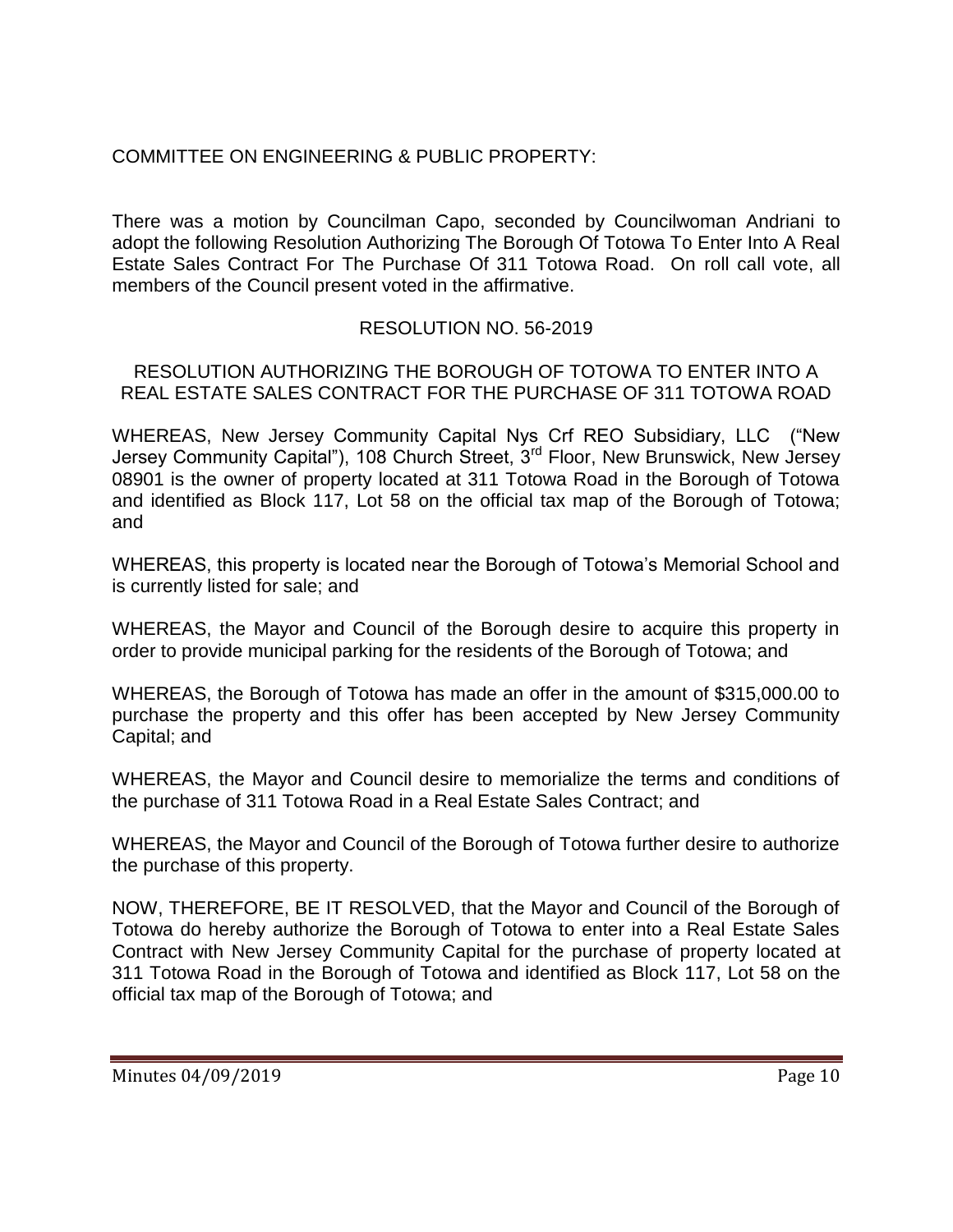BE IT FURTHER RESOLVED, that the Municipal Council of the Borough of Totowa does hereby authorize the Mayor and Municipal Clerk to execute any and all instruments relating thereto.

There was a motion by Councilman Capo, seconded by Councilwoman Andriani to adopt the following Resolution Authorizing The Borough Of Totowa To Enter Into A Real Estate Sales Contract For The Purchase Of 320 Totowa Road. On roll call vote, all members of the Council present voted in the affirmative.

# RESOLUTION NO. 57-2019

RESOLUTION AUTHORIZING THE BOROUGH OF TOTOWA TO ENTER INTO A REAL ESTATE SALES CONTRACT FOR THE PURCHASE OF 320 TOTOWA ROAD

WHEREAS, Carmen Gaeta, 154 Newark Pompton Turnpike, Little Falls, New Jersey 07424 is the owner of property located at 320 Totowa Road in the Borough of Totowa and identified as Block 30, Lot 1 on the official tax map of the Borough of Totowa; and

WHEREAS, this property is located near the Borough of Totowa's Memorial School and is currently listed for sale; and

WHEREAS, the Mayor and Council of the Borough desire to acquire this property in order to provide municipal parking for the residents of the Borough of Totowa; and

WHEREAS, the Borough of Totowa has made an offer in the amount of \$397,000.00 to purchase the property and this offer has been accepted by Carmen Gaeta; and

WHEREAS, the Mayor and Council desire to memorialize the terms and conditions of the purchase of 320 Totowa Road in a Real Estate Sales Contract; and

WHEREAS, the Mayor and Council of the Borough of Totowa further desire to authorize the purchase of this property.

NOW, THEREFORE, BE IT RESOLVED, that the Mayor and Council of the Borough of Totowa do hereby authorize the Borough of Totowa to enter into a Real Estate Sales Contract with Carmen Gaeta for the purchase of property located at 320 Totowa Road in the Borough of Totowa and identified as Block 30, Lot 1 on the official tax map of the Borough of Totowa; and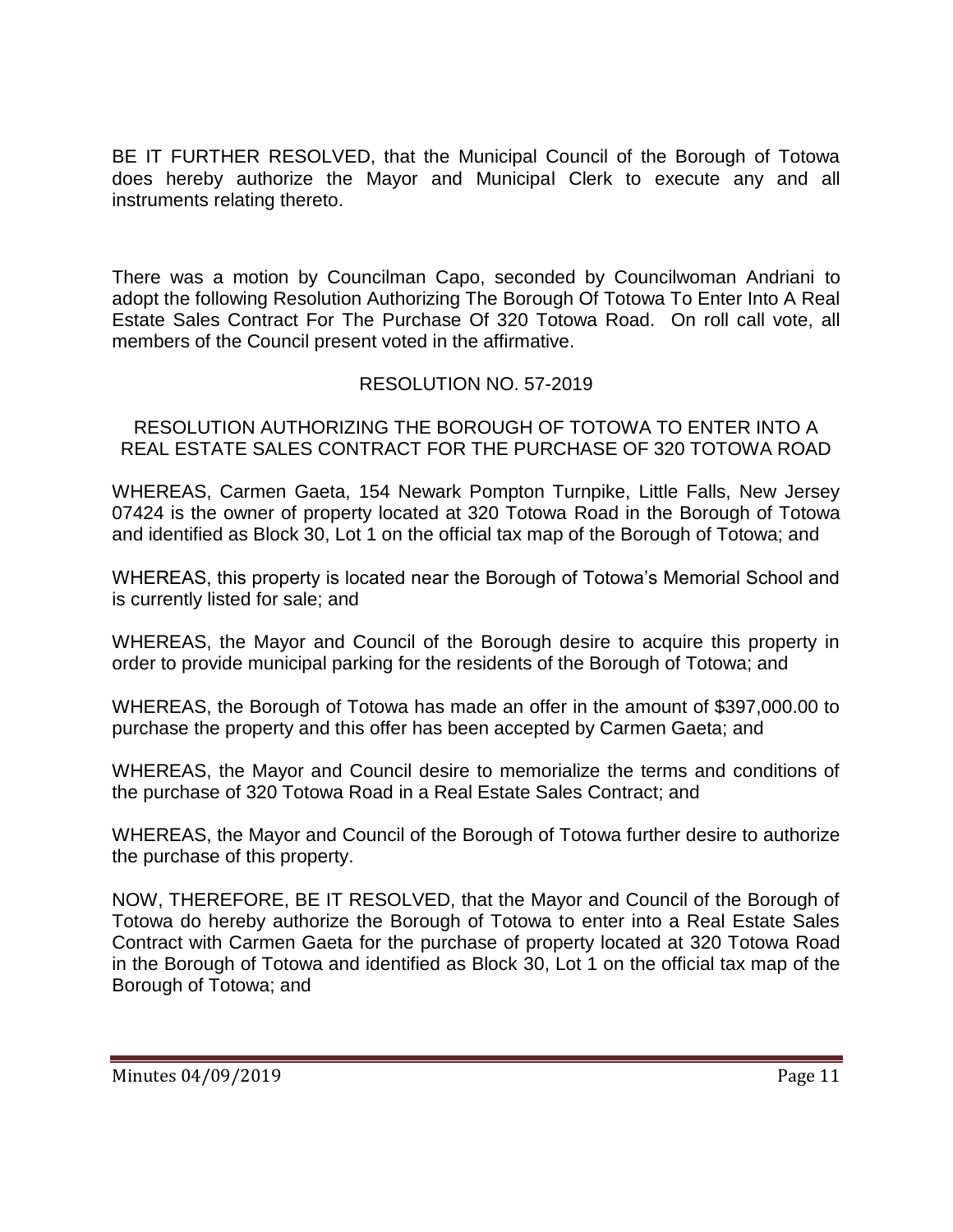BE IT FURTHER RESOLVED, that the Municipal Council of the Borough of Totowa does hereby authorize the Mayor and Municipal Clerk to execute any and all instruments relating thereto.

A letter was received from the St. James Italian Society requesting permission to use the Municipal Parking Lot on the following dates: April 28, August 15, September 21 and December 1, 2019. There was a motion by Councilman Capo, seconded by Councilwoman Andriani to grant permission. On roll call vote, all members of the Council present voted in the affirmative.

## COMMITTEE ON LIAISON & INSPECTION:

A letter of resignation was received from Pool Secretary Pamela Steinhilber-Daub. There was a motion by Councilwoman Andriani, seconded by Councilman Bucher to accept her resignation with regrets and send her a letter of thanks. On roll call vote, all members of the Council present voted in the affirmative.

Upon the recommendation of the Committee, there was a motion by Councilwoman Andriani, seconded by Councilman Bucher to hire Lynn Tedeschi as the Pool Secretary. On roll call vote, all members of the Council present voted in the affirmative.

A letter from the Totowa PAL inviting the Mayor and Council to their Baseball and Softball Opening Day ceremony to be held on Saturday, April 13, 2019 at 10:00 a.m. was received and filed.

A letter from American Legion Memorial Post No. 227 inviting the Mayor and Council to participate in their Annual Memorial Day Parade on Sunday, May 26, 2019 at 1:00 p.m. was received and filed.

COMMITTEE ON LEGISLATION & ORDINANCES:

There was a motion by Councilwoman Palazzo, seconded by Councilman Picarelli to introduce on first reading and advertise for public hearing the following entitled ordinance. On roll call vote, all members of the Council present voted in the affirmative.